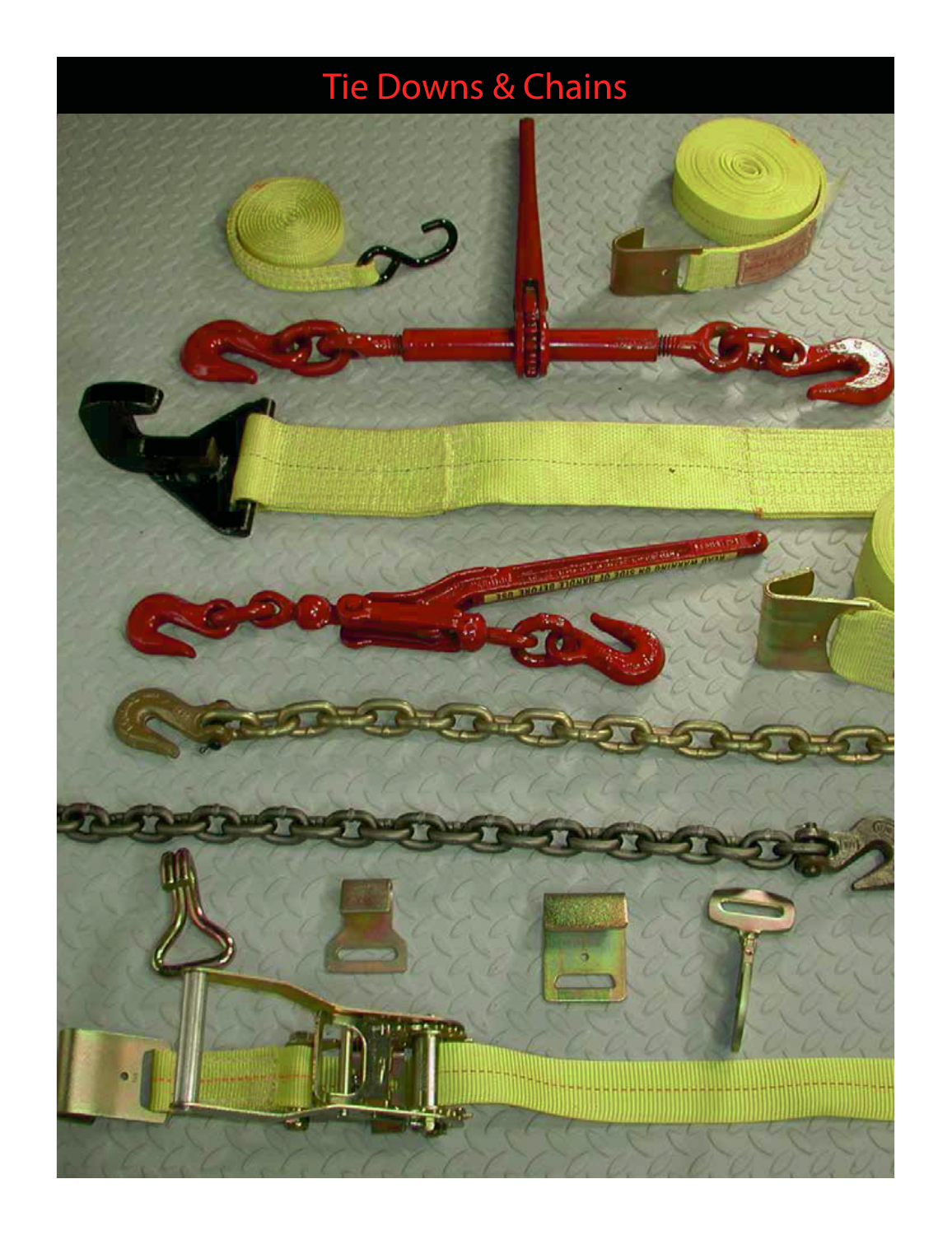### **Tie Downs & Chains**

**DE DE** 

□ ▬

Binder Chains High Test - Grade 43

**Bishop Lifting** Products, Inc. www.Lifting.com

|                    | <b>RATED CAPACITY</b> |               | <b>PART NUMBER</b> | APPROX, WEIGHT |
|--------------------|-----------------------|---------------|--------------------|----------------|
| <b>SIZE</b>        | (lbs.)                | <b>CROSBY</b> | <b>CAMPBELL</b>    | (lbs.)         |
| $5/16''$ x 20'     | 3,900                 | 278997        | 0226615            | 25             |
| $3/8'' \times 20'$ | 5,400                 | 279004        | 0222925            | 34             |
| $1/2''$ x 20'      | 9,200                 | 279022        | --                 | 60             |
| $5/8''$ x 20'      | 13,000                | 279031        | --                 | 90             |

EGE

**DEDEE** 

Ξ

#### Transport - Grade 70

| <b>SIZE</b>        | <b>RATED CAPACITY</b> |               | APPROX. WEIGHT |                |        |
|--------------------|-----------------------|---------------|----------------|----------------|--------|
|                    | (lbs.)                | <b>CROSBY</b> | CAMPBELL       | <b>LACLEDE</b> | (lbs.) |
| $5/16''$ x 20'     | 4,700                 | 279585        | 0513574        | L3562-320-05   | 25     |
| $3/8'' \times 20'$ | 6,600                 | 279594        | 0513665        | L3583-520-15   | 34     |
| $1/2''$ x 20'      | 11,300                | 279610        | 0513765        | L3532-725-55   | 55     |





|                    |                                 | GRADE 800          |                          | GRADE 100          | APPROX, WEIGHT |
|--------------------|---------------------------------|--------------------|--------------------------|--------------------|----------------|
| <b>SIZE</b>        | <b>RATED CAPACITY</b><br>(lbs.) | <b>PART NUMBER</b> | RATED CAPACITY<br>(lbs.) | <b>PART NUMBER</b> | (lbs.)         |
| $9/32''$ x 20'     | 3,500                           | 9/32SGGX20-8MC     | 4,300                    | 9/32SGGX20-10MC    | 15.5           |
| $3/8'' \times 20'$ | 7.100                           | 3/8SGGX20-8MC      | 8,800                    | 3/8SGGX20-10MC     | 32             |
| $1/2''$ x 20'      | 12,000                          | 1/2SGGX20-8MC      | 15,000                   | 1/2SGGX20-10MC     | 55             |
| $5/8'' \times 20'$ | 18,100                          | 5/8SGGX20-8MC      | 22,600                   | 5/8SGGX20-10MC     | 85             |

\*Custom lengths available upon request.

#### Load Binders

TIE DOWNS & CHAINS Uses: To tighten chain, typically for cargo securement

- Lever Type: Allows for quicker application of load
- Ratchet Type: Allows for easier adjustment of tension and greater range of take-up



| <b>CHAIN SIZE</b> | <b>BINDER TYPE</b> | <b>RATED CAPACITY</b> | <b>PART NUMBER</b>  | APPROX, WEIGHT |
|-------------------|--------------------|-----------------------|---------------------|----------------|
| (in.)             |                    | (lbs.)                | <b>CROSBY LEBUS</b> | (lbs.)         |
| $5/16" - 3/8"$    | Lever              | 5,400                 | 1048128             | 7.02           |
| $3/8" - 1/2"$     | Lever              | 9,200                 | 1048146             | 12.47          |
| $1/2" - 5/8"$     | Lever              | 13,000                | 1048164             | 19.68          |
| $5/16" - 3/8"$    | Ratchet            | 8,800                 | 1048404             | 12.11          |
| $3/8" - 1/2"$     | Ratchet            | 15,000                | 1048422             | 14.70          |
| $1/2" - 5/8"$     | Ratchet            | 16,000                | 1048440             | 14.55          |

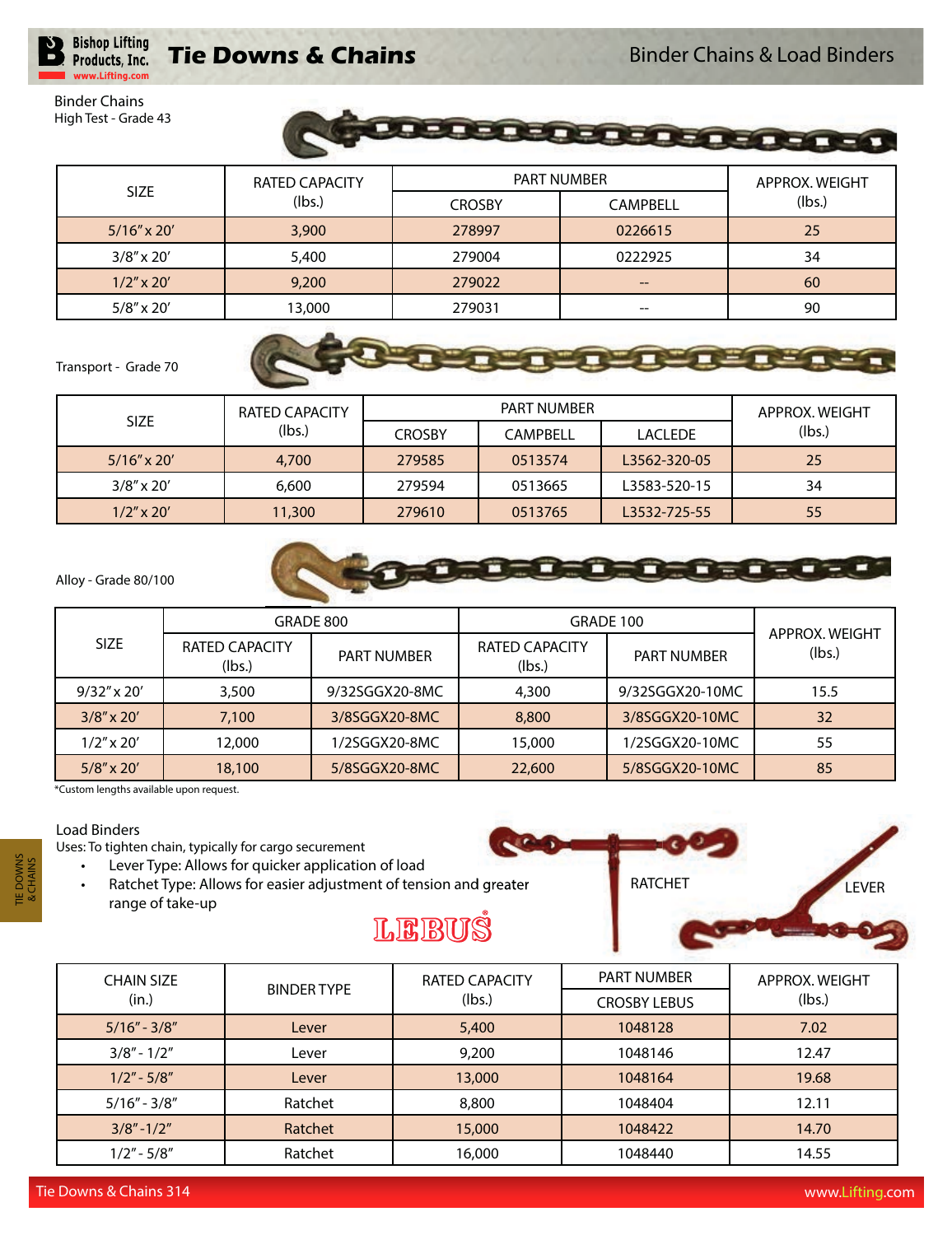

Ratchet Assemblies



| Width<br>(in.)     | Length<br>(ft.) | Part Number  | <b>End Fitting</b>       | <b>Rated Capacity</b><br>(lbs.) |
|--------------------|-----------------|--------------|--------------------------|---------------------------------|
| 2 <sup>n</sup>     | 27'             | A-2X27RFH5   | <b>Narrow Flat Hooks</b> | 1,666                           |
| 2 <sup>n</sup>     | 27'             | A-2X27RWHK10 | Wire Hooks               | 3,333                           |
| 2 <sup>n</sup>     | 30'             | A-2X30RWHK10 | <b>Wire Hooks</b>        | 3,333                           |
| 2 <sup>n</sup>     | 27'             | A-2X27RFH10  | <b>Flat Hooks</b>        | 3,333                           |
| 2 <sup>n</sup>     | 30'             | A-2X30RFH10  | <b>Flat Hooks</b>        | 3,333                           |
| 2 <sup>n</sup>     | 27'             | A-2X27RCE10  | Chain Extension          | 3,333                           |
| 2 <sup>n</sup>     | 30'             | A-2X30RCE10  | <b>Chain Extension</b>   | 3,333                           |
| 3''                | 27'             | A-3X27RFH15  | <b>Flat Hooks</b>        | 5,400                           |
| 3''                | 30'             | A-3X30RFH15  | <b>Flat Hooks</b>        | 5,400                           |
| $4^{\prime\prime}$ | 27'             | A-4X27RFH18  | <b>Flat Hooks</b>        | 5,400                           |
| 4 <sup>''</sup>    | 30'             | A-4X30RFH18  | <b>Flat Hooks</b>        | 5,400                           |

Winch Straps





| Width<br>(in.)  | Length<br>(f <sub>t</sub> ) | Part Number | <b>End Fitting</b>     | <b>Rated Capacity</b><br>(lbs.) |
|-----------------|-----------------------------|-------------|------------------------|---------------------------------|
| 2 <sup>n</sup>  | 27'                         | S-2X27FH10  | <b>Flat Hook</b>       | 3,333                           |
| 2 <sup>n</sup>  | 27'                         | S-2X27WHK10 | Wire Hook              | 3,333                           |
| 2 <sup>n</sup>  | 27'                         | S-2X27CE10  | <b>Chain Extension</b> | 3,333                           |
| 3''             | 27'                         | S-3X27FH15  | Flat Hook              | 5,400                           |
| 3''             | 30'                         | S-3X30FH15  | <b>Flat Hook</b>       | 5,400                           |
| 3''             | 27'                         | S-3X27CE15  | Chain Extension        | 4,000                           |
| 3''             | 30'                         | S-3X30CE15  | <b>Chain Extension</b> | 4,000                           |
| 4 <sup>''</sup> | 27'                         | S-4X27FH18  | Flat Hook              | 5,400                           |
| 4 <sup>''</sup> | 30'                         | S-4X30FH18  | <b>Flat Hook</b>       | 5,400                           |
| 4 <sup>''</sup> | 50'                         | S-4X50FH18  | Flat Hook              | 5,400                           |
| 4 <sup>''</sup> | 27'                         | S-4X27CE18  | <b>Chain Extension</b> | 5,400                           |
| 4 <sup>''</sup> | 30'                         | S-4X30CE18  | <b>Chain Extension</b> | 5,400                           |

\*Other options available are: flat hook with keeper and forged D-ring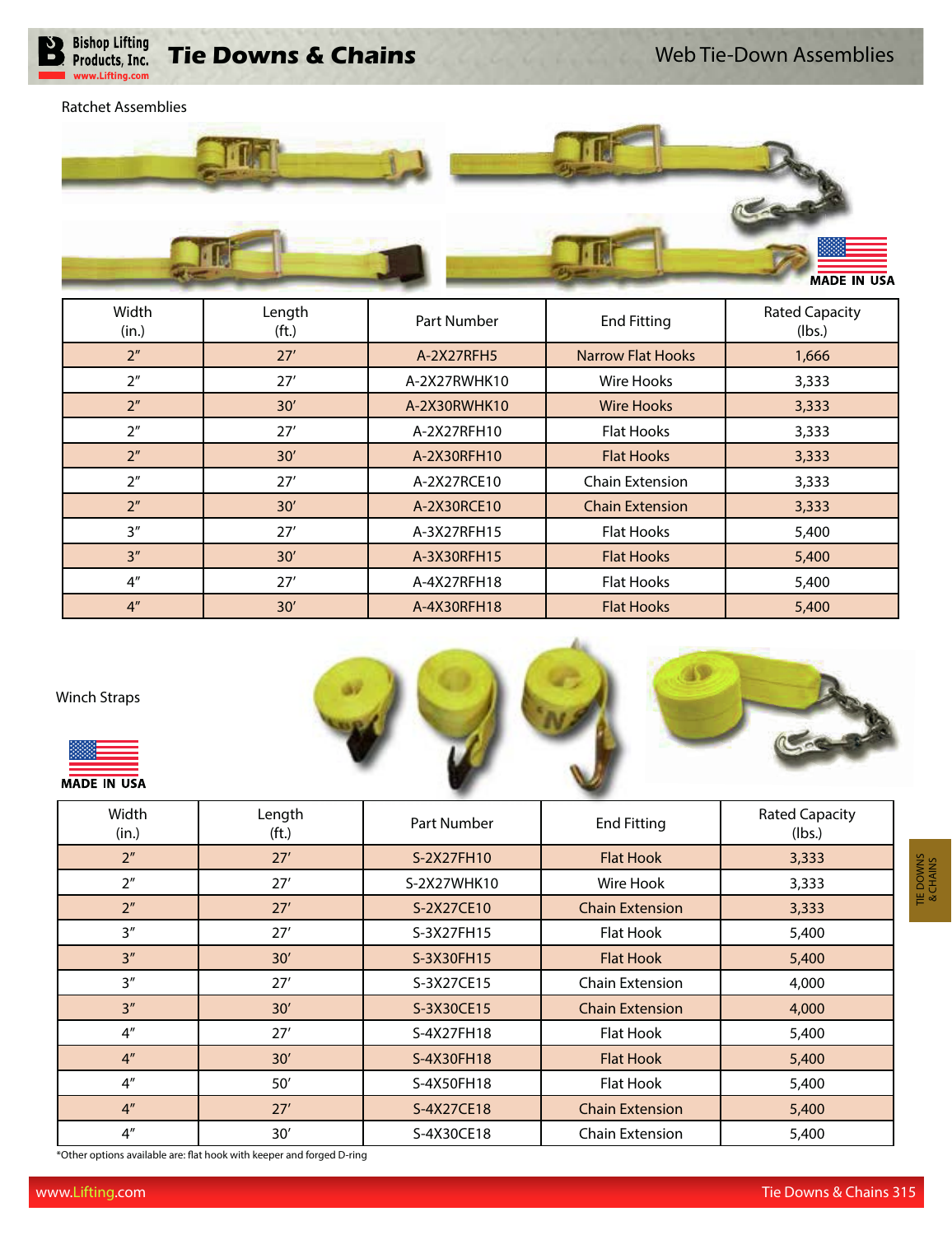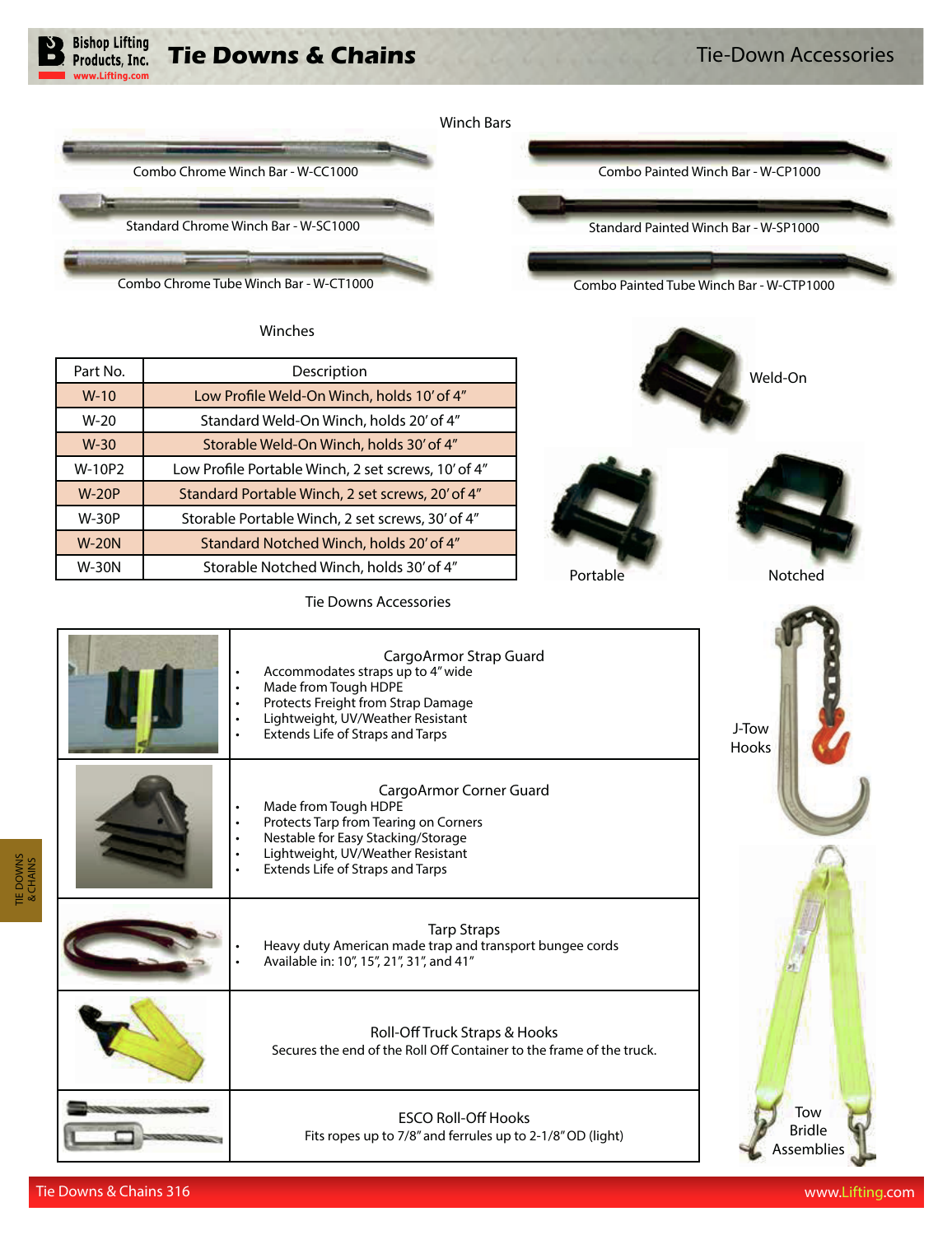

## **Campbell**®

J

#### System 3, Proof Coil Chain (Grade 30)

- Uses: Excellent general-purpose chain of standard commercial quality
- Frequently used for fabricating tow chains, binding or tie down chains and logging chains
- Standard Material: Low carbon steel
- Standard Finish: Self Colored (S.C.) or Galvanized (GALV); also available Zinc Plated (Z.P.) 3/16" through 1/2"; and polycoated
- Hallmarking: "C3" or "M3" on 5/16" (8mm) and larger • Proof tested
- Packaging: Drums and half drums (order unit is "feet"), pails and refill reels to fit Campbell merchandisers (order unit is "each")
- **Do not use for overhead lifting**

|                |                 |     |      |        | Nominal Dimensions (in. and mm) |       |    |                          |         |                          |         |            |         |                   |      |         |      |        |
|----------------|-----------------|-----|------|--------|---------------------------------|-------|----|--------------------------|---------|--------------------------|---------|------------|---------|-------------------|------|---------|------|--------|
|                | <b>Trade</b>    |     | Mat. |        | <b>Inside Dimensions</b>        |       |    | <b>Self Colored</b>      |         | <b>Zinc Plated</b>       |         | Galvanized |         | Working           |      | Lenath/ |      |        |
|                | <b>Size</b>     |     | Dia. | Lenath |                                 | Width |    | Cat.                     | UPC No. | Cat.                     | UPC No. | Cat.       | UPC No. | <b>Load Limit</b> |      | ft. per | Lb/  | Links/ |
| in.            | mm              | in. | mm   | in.    | mm                              | in.   | mm | No.                      | 020418  | No.                      | 020418  | No.        | 020418  | -lb               | ka   | drum    | 100' | ft.    |
| ⅛              | 4               | .16 | 4    | .89    | 23                              | .29   | 7  | 0120202                  | 056932  | $\sim$                   |         | 0120232    | 056949  | 400               | 180  | 1000    | 19   | 13.5   |
| $\frac{3}{16}$ | 6               | .21 | 6    | .95    | 24                              | .34   | g  | 0120302                  | 056970  | 0120322                  | 057007  | 0120332    | 057045  | 800               | 365  | 1000    | 35   | 12.6   |
| $\frac{1}{4}$  |                 | .26 |      | 1.20   | 30                              | .45   | 11 | 0120402                  | 057076  | 0120422                  | 057106  | 0120432    | 057144  | 1300              | 580  | 800     | 56   | 10.0   |
| $\frac{5}{16}$ | 8               | .31 | 8    | 1.27   | 32                              | .47   | 12 | 0120502                  | 057205  | 0120522                  | 057243  | 0120532    | 057281  | 1900              | 860  | 550     | 83   | 9.4    |
| $\frac{3}{8}$  | 10 <sup>1</sup> | .37 | 10   | 1.36   | 35                              | .57   | 14 | 0120602                  | 057335  | 0120622                  | 057373  | 0120632    | 057410  | 2650              | 1200 | 400     | 125  | 8.8    |
| 1/16           | 12              | .47 | 12   | 1.37   | 35                              | .75   | 19 | $\overline{\phantom{a}}$ |         |                          |         | 0120732    | 057489  | 3700              | 1680 | 300     | 210  | 8.8    |
| ℅              | 13              | .48 | 13   | 1.70   | 43                              | .75   | 19 | 0120802                  | 057502  | 0120822                  | 057526  | 0120832    | 057557  | 4500              | 2030 | 200     | 238  | 7.1    |
| $\frac{5}{8}$  | 16              | .66 | 17   | 2.10   | 53                              | .87   | 22 | 0121002                  | 057595  | $\overline{\phantom{a}}$ |         | 0121032    | 057618  | 6900              | 3130 | 150     | 390  | 5.7    |
| $\frac{3}{4}$  | 20              | .78 | 20   | 2.70   | 69                              | 1.02  | 26 | 0121202                  | 057632  | $\overline{\phantom{a}}$ |         | 0121232    | 057656  | 10.600            | 4800 | 100     | 536  | 4.4    |

#### System 4, High Test Chain (Grade 43)

- Uses: Designed for use in load binding, towing,
- logging and other applications requiring high strength Standard Material: Carbon steel
- 
- Standard Finish: Bright (BRT) and Galvanized(GALV); Zinc Plated (Z.P.) available in drums, pails and reels • Hallmarking: "C4" or "M4"
- Proof tested
- Packaging: Drums (order unit is "feet"), pails and refill reels to fit Campbell merchandisers (order unit is "each")
- **Do not use for overhead lifting**

| Size           | <b>Trade</b> | Nominal Dimensions (in. and mm)<br>Mat.<br>Dia.<br>in.<br>mm<br>mm |    | <b>Inside Dimensions</b><br>Width<br>Lenath |    |      | <b>Bright</b><br>Cat. | UPC No. | <b>Zinc Plated</b><br>Cat. | UPC No. | Galvanized<br>Cat. | UPC No. | Working<br><b>Load Limit</b> |        | Feet/ | Lb/<br>100  | Links/ |      |
|----------------|--------------|--------------------------------------------------------------------|----|---------------------------------------------|----|------|-----------------------|---------|----------------------------|---------|--------------------|---------|------------------------------|--------|-------|-------------|--------|------|
| in.            |              |                                                                    |    | in.                                         | mm | in.  | mm                    | No.     | 020418                     | No.     | 020418             | No.     | 020418                       | Ib     | kq    | <b>Drum</b> | ft.    | ft.  |
| ¼              |              | .28                                                                |    | .20                                         | 30 | .45  | 11                    | 0180412 | 058769                     | 0180422 | 058790             | 0180432 | 058820                       | 2600   | 1180  | 800         | 63     | 10.0 |
| $\frac{5}{16}$ |              | .33<br>8                                                           | 8  | .27                                         | 32 | .47  | 12                    | 0180512 | 058851                     | 0180522 | 058882             | 0180532 | 058912                       | 3900   | 1770  | 550         | 95     | 9.4  |
| $\frac{3}{8}$  | 10           | .39                                                                | 10 | 1.15                                        | 29 | .58  | 15                    | 0180612 | 058943                     | --      | --                 | 0180632 | 059018                       | 5400   | 2450  | 400         | 155    | 10.4 |
| ℅              | 13           | .53                                                                | 13 | .70                                         | 43 | .75  | 19                    | 0180812 | 059094                     | --      | --                 | 0180832 | 059155                       | 9200   | 4170  | 200         | 260    | 7.1  |
| $\frac{5}{8}$  | 16           | .66                                                                | 17 | .94                                         | 49 | .93  | 24                    | 0181012 | 059186                     | --      | --                 | 0181032 | 059216                       | 13.000 | 5910  | 150         | 356    | 6.2  |
| $\frac{3}{4}$  | 20           | .78                                                                | 20 | 2.21                                        | 56 | 1.10 | 28                    | 0181212 | 059254                     | --      | --                 | --      | --                           | 20.200 | 9180  | 100         | 581    | 5.4  |

#### System 7, Transport Chain (Grade 70)

- Uses: For use in load binding, towing and logging • Can be used in accordance with Department of
- Transportation regulations
- Standard Material: Heat treated carbon steel • Standard Finish: Zinc electroplate with yellow
- chromate conversion coating
- Hallmarking: "C7" or "M7"
- Proof tested
- Packaging: Drums and half drums (order unit is "feet"), pails (order unit is "each")
- **Do not use for overhead lifting**
- **Nominal Dimensions (in. and mm) Trade Mat. Inside Dimensions Working Size Dia. Length Width Cat.** UPC No. **Load Limit Feet/ Lb/ Links/ in. mm in. mm in. mm in. mm No. 020418 lb kg Drum 100 ft. ft.**  $\frac{1}{4}$ ⁄4 7 .31 8 .94 24 .46 12 **0510412** 063763 3150 1430 800 94 12.8  $\frac{5}{16}$ ⁄16 8 .34 9 1.01 26 .48 12 **0510512** 063800 4700 2130 550 111 11.9  $\frac{3}{8}$ ⁄8 10 .41 10 1.36 35 .57 14 **0510612** 063848 6600 2990 400 150 8.8  $\frac{7}{6}$ ⁄16 12 .47 12 1.29 33 .67 17 **0510712** 063886 8750 3970 300 212 9.3  $\frac{1}{2}$ ⁄2 13 .53 13 1.70 43 .75 19 **0510812** 063916 11,300 5130 200 260 7.1